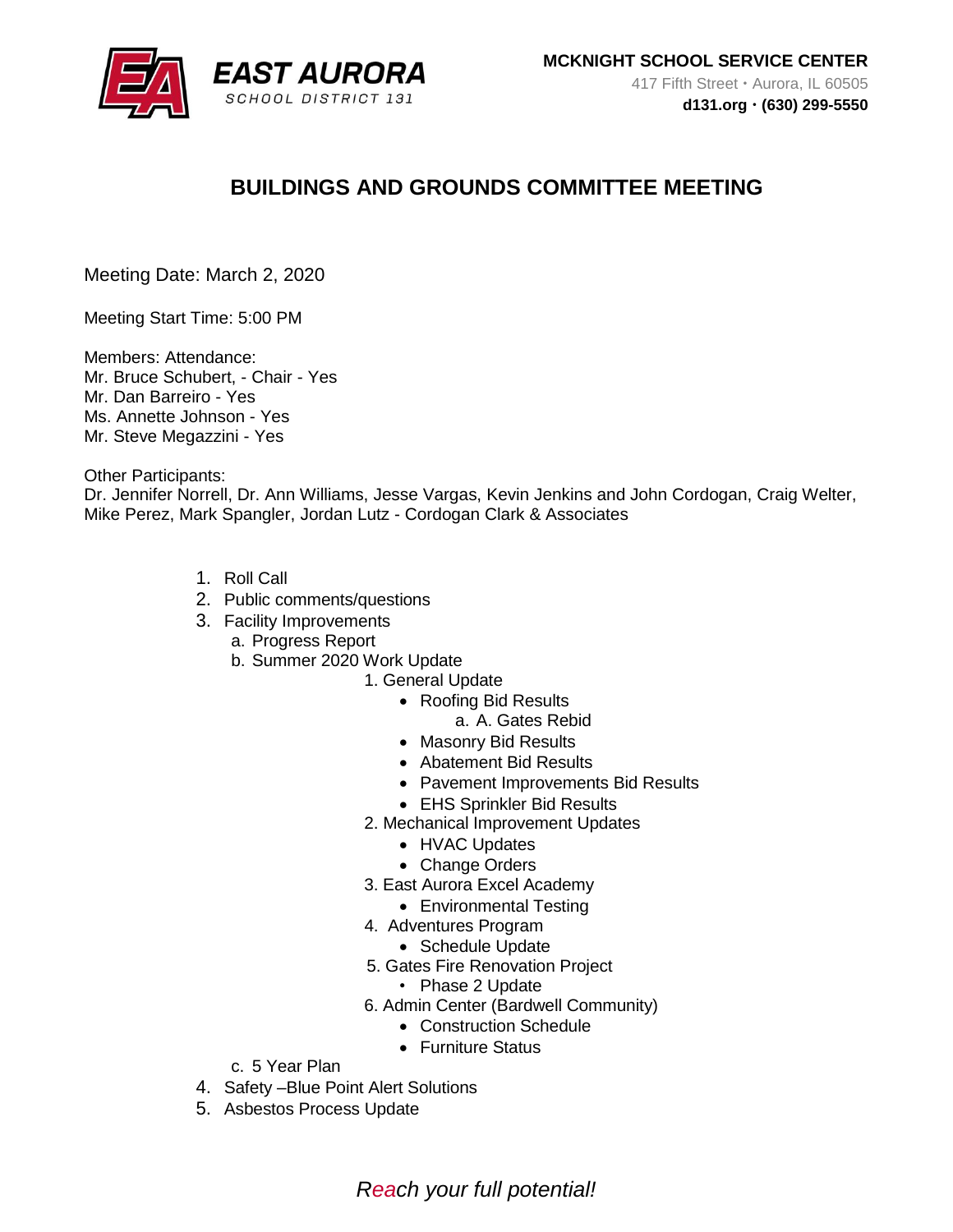

- 6. Point of Dispensing Site Operations (EAHS)
- 7. Work Tickets
- 8. Incident Report
- 9. New Business
- 10.Executive Session for the purpose of discussing collective bargaining matters
- 11.Future Items
- 12.Adjournment

### **Public Comments/Questions**

**NONE** 

### **Summer 2020 Work General Update**

Mr. Megazzini presented the Roofing Bid Results from the low bidder Malcor Roofing as follows:

Brady Elementary Base Bid #2 + Alternate 1 and Alternate 2 in the amount of \$93,700.00

Johnson Elementary Base Bid #4 in the amount of \$283,000.00

Fred Rodgers Magnet Academy Base Bid #5 in the amount of \$249,000.00

Cowherd Middle School Base Bid #6 in the amount of \$314,000.00

East Aurora High School Base Bid #7 in the amount of \$497,000.00

Gates roofing will be rebid due to mold discovered in the 400 wing in the overhang and above the ceiling tiles. Testing on the area was conducted and it is not critical. A rebid will take place with mold abatement included in the roofing process. Craig Welter reported that the documents with the additional work would be done in a week or two and then the project would go through the bid process again.

Allen has not had many concerns in the last couple years. It is suggested in order to do some reshifting of the funding, Allen be put off for a year and the funding of approximately \$500,000.000 be used for the Gates roofing. Mr. Schubert questioned how the priority is determined. Mr. Megazzini explained it is prioritized by the year put in place and the history of repairs. Document turnaround for the rebid will be approximately 1 week to get back on the street.

Mr. Schubert would like and update on roof maps of the buildings with warranty components. Mr. Welter will bring back to Committee next month.

The Committee agreed to move recommendation for Malcor Roofing to the March 16<sup>th</sup> Board Meeting for approval

Mr. Megazzini presented the Masonry Repair Bid Results from the low bidders as follows:

B.E.T.O.N Construction for the following: Brady Base Bid #1 in the amount of \$27,000.00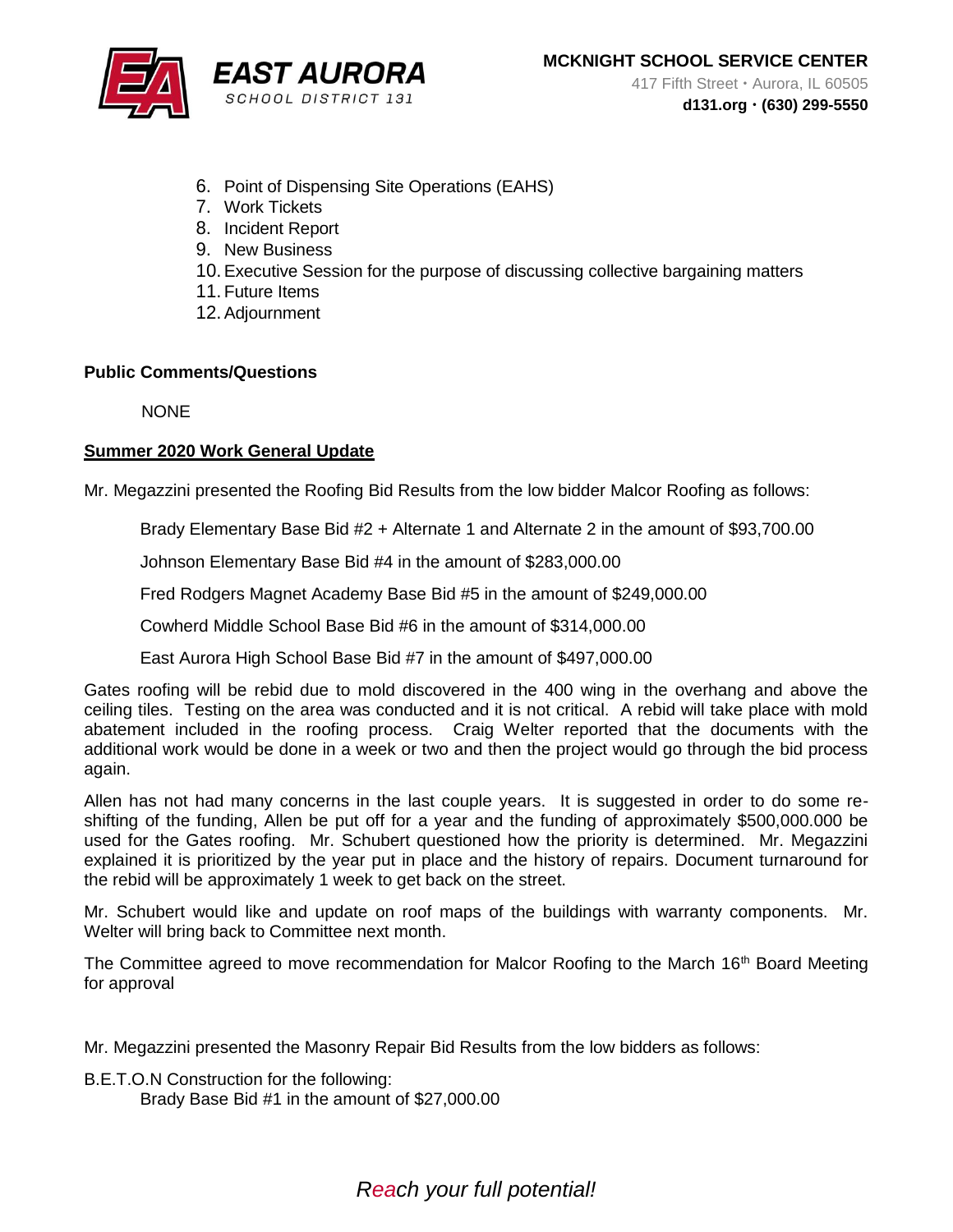

Beaupre Base Bid #2 in the amount of \$96,000.00 East Aurora High School Base Bid #3 in the amount of \$169,000.00

Otto Baum Co., Inc. for Gates Base Bid #4 + Alternate 2 and Alternate 3 in the amount of \$194,875.00

Committee agreed to move recommendation for B.E.T.O.N and Otto Baum Co. to the March 16<sup>th</sup> Board Meeting for approval.

Mr. Megazzini presented the Pavement Improvement Bid Results from the low bidder Advantage Paving Solutions as follows:

Oak Park Base Bid # 1 in the amount of \$579,802.40 O'Donnell Base Bid #2 + Alternate 1 in the amount of \$108,718.00 Simmons Base Bid #3 in the amount of \$187,231.00

The Committee agreed to move recommendation for Advantage Paving Solutions to the March 16<sup>th</sup> Board Meeting for approval.

Mr. Megazzini reported the Asbestos Abatement project Bid will coincide with EAHS Sprinkler Project, Phase 1. The bid alternate #1 includes the floor in the area that is in addition to the ceiling which is included in the base bid.

Mr. Megazzini presented the EHS Sprinkler Project – Phase 1 bid results as follows:

Asbestos Abatement Project for East Aurora High School Sprinkle Improvement Project Phase 1 to Husar Abatement, Ltd. for the Base Bid, Alternate 1, Alternate 2, and Alternate 3 in the amount of \$190,725.00.

Included in the bid is an additional cost of approximately \$40,000.00 to do the flooring replacement. Committee agreed to include flooring with bid.

East Aurora High School Sprinkler Project – Phase 1 Bid to Lite Construction Inc. for Base Bid, Alternate 1 and Alternate 2 in the amount of \$1,189,000.00.

Committee agreed to move recommendations for Husar Abatement and Lite Construction to the March 16<sup>th</sup> Board Meeting for approval.

#### **Mechanical Improvement Update**

Mr. Megazzini reported the Mechanical HVAC Project is moving along. Work in the tunnels are currently continuing.

Change Order spreadsheet was presented with running totals by location. Mr. Megazzini presented an email regarding a change order for Bardwell and Brady Mechanical Project from F.E. Moran in the amount of \$38,570.70 for Bardwell and \$6,646.50 for Brady. Mr. Welter stated SP was originally in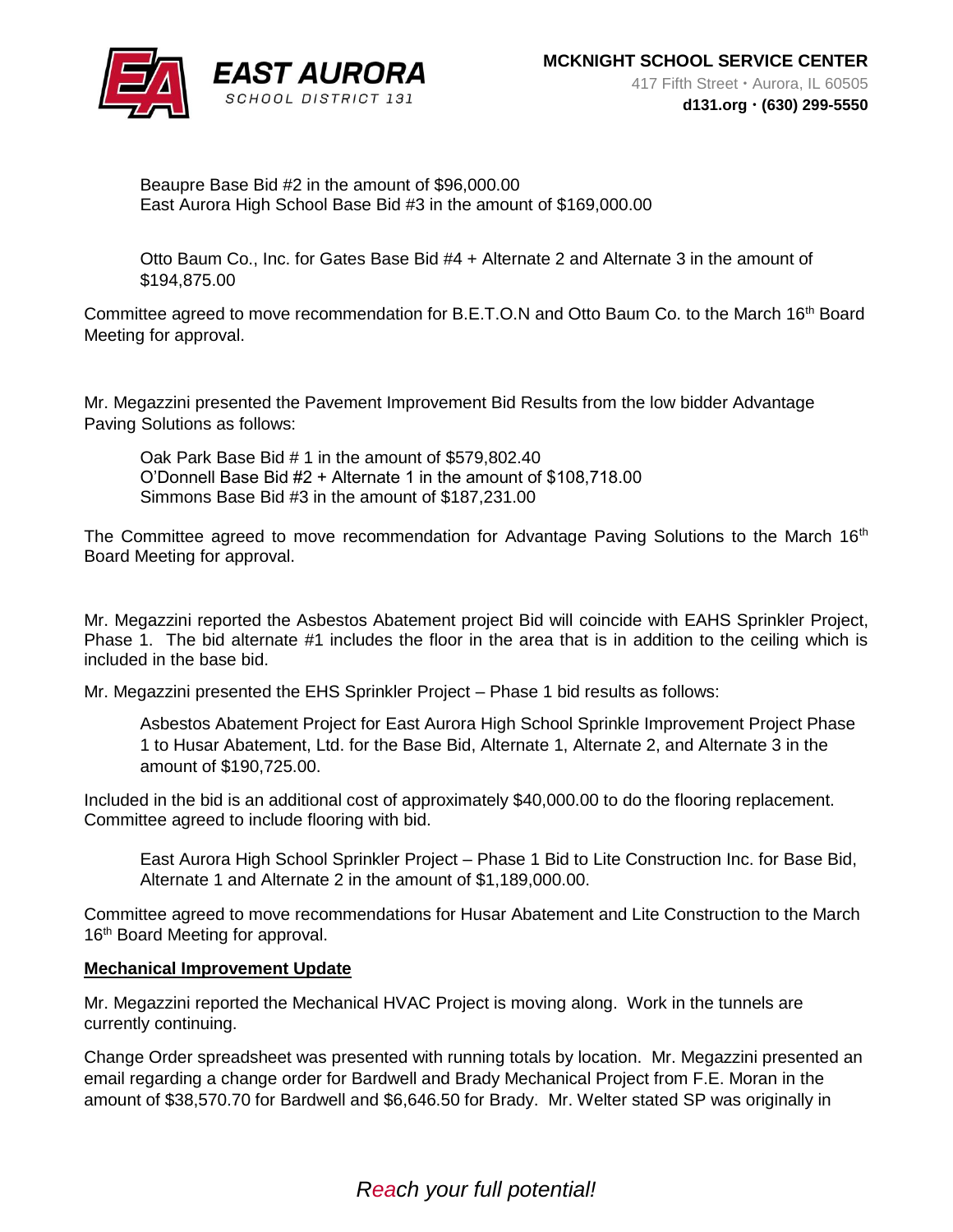

charge of bidding, it was then shifted to the Contractor and then onto Cordogan. With the shifting of the project back to SP, some items were left out of the bid thus creating the Change Order. The Committee agreed to move forward with the Bardwell - \$38,570.70 and Brady - \$6,646.50 Change Orders.

Mr. Schubert questioned the number of new roof top units and security access. Mr. Welter responded there are approximately 60 new units. Several locations have roof top access and will have hatches added as allowed for added security measures. There are some locations that will have access points in the boiler room.

### **East Aurora Excel Academy**

Mr. Megazzini reported at the Excel Academy sprinkler system work is taking place and should be tested on March  $3<sup>rd</sup>$ . A walk thru should take place in the next week or two. Phase 1 Environmental Testing took place last Wednesday. The environmental company has made a FOIA request for records they did not have. A complete report is expected possibly sometime next week.

#### **Adventures Program**

Mr. Megazzini presented the floorplan for the Adventures Program. The work will take place in the Summer. The project went out to bid today and a walkthrough with potential bidders will take place this week. Mr. Welter reported the purchasing of equipment will take place with the State Purchasing Contract due to timeline. Program will be open for next school year.

#### **Gates Fire Renovation Project**

Work is continuing in the tunnels for the Gates Fire Renovation project. The District is still working with the ROE for an opportunity for an upgrade of the fire system or sprinklers. Sprinklers were not expected due to not originally being in place. There is concern whether the current fire panel can handle the upgrade. Mr. Megazzini is working on getting clarification on the matter. Ms. Johnson questioned if there is a possibility the insurance company will pay. Mr. Megazzini stated it is unknown, however the ROE is sending a letter stating there is an expectation for an upgrade to a sprinkler system. ROE would like to bring system to code. It was also reported Gates furniture is out for bid at the present time. Ms. Johnson requested a copy of the bid be forwarded to the Committee.

### **Admin Center (Bardwell Community)**

Dr. Norrell reported a meeting took place today with the developers and architect team. They are working to put together a list of change orders and the cost. She will bring back to the Board on March 16<sup>th</sup> and also back to the B&G Committee for information purposes. The City has some special specifications with things that need to be installed. There are 2 elevator spaces that will be utilized in the building to make it fully operational. Dr. Norrell stated that the change orders will be brought back in April to the B&G committee with solid numbers.

The target date is June 1<sup>st</sup> for delivery to the District to begin wiring for technology and sound and any painting that needs to take place. The move in date is still targeted for July 1<sup>st</sup>. Meetings are taking place on site with the developer, architects and District Administrators. Craig Welter reported that the builder/Fox Valley Developers are the construction manager and will also oversee subcontractors. Mr.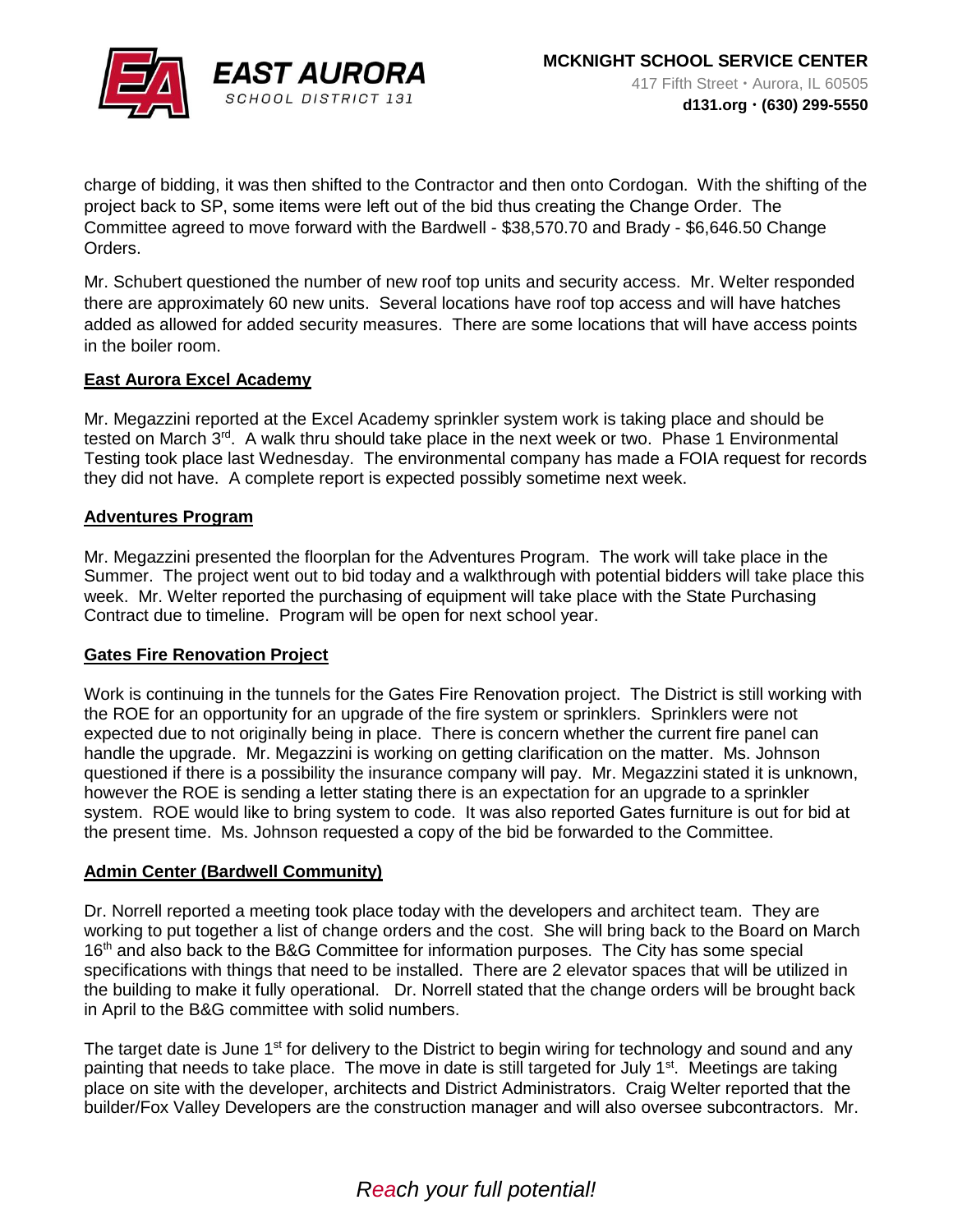

Schubert questioned if the district and architects are looking at construction specifications and the architects confirming what is being done. Mr. John Cordogan stated there is staff inside every day and stopping in unexpectedly taking photos. Discussion took place regarding the historical requirements. Mr. Welter reported the exterior is required to follow the historical requirements, however, the interior is not. Mr. Schubert questioned if the architects have confidence in the project schedule. Mr. Welter stated the project schedule is a first draft and the developer is on status for June 1<sup>st</sup> turnover to the District. Mr. Welter reported the furniture bid is currently on the street and due back March 10<sup>th</sup>. Dr. Norrell stated the bid will miss the next board meeting. The soonest they could be presented would be April 6<sup>th</sup>. Lead time for the furniture is approximately 12 weeks. Dr. Norrell will present to the Board this evening for the March 16<sup>th</sup> Board meeting to be moved to March  $23<sup>rd</sup>$ . The Committee agreed this timeline would be appropriate. With the move of the Board date to March 23<sup>rd</sup>, the previous bid recommendations for March 16<sup>th</sup> will be presented on March 23<sup>rd</sup>.

## **5 Year Plan**

Mr. Megazzini presented the 5 year plan. He stated he met with Dr. Williams and the Cordogan team for updates to the plan. Mr. Megazzini reported he is continuing to get input from the firepersons and administrators from the buildings to determine needs. The plan will be brought back after budget adjustments and assessments are made. Mr. Barreiro requested the listing be updated with warranty dates in reference to previous roofing discussion. Dr. Norrell advised there has had a meeting with a Financial Advisor regarding funding. Once completed, the information will be brought to Finance and Personnel Committee.

## **Safety – Blue Point Alert Solutions**

Mr. Kevin Jenkins welcomed Mr. Michael Carmine to speak on Seconds Matter Safety Solutions, Inc. Approximately one year ago Blue Point was presented to the Committee. Mr. Megazzini and Mr. Jenkins attended a demonstration from Seconds Matter last month with district staff from Morton West. Mr. Schubert asked how many Districts in Illinois have system. Mr. Carmine responded approximately 40 with 200 Nationwide. The system consists of blue box pull stations with location and video information transmitted to the call center and command group. Mr. Carmine reported with system enhances response time with communication to the command group. The blue box pull station location is shown on a map and confirmed with messaging. The call station and command group get visual map and video feed of incident and can coordinate the emergency personnel and command group. Mr. Carmine added the system can be streamlined with strobes and pull stations added as needed to the system. Mr. Schubert questioned if the APD has been talked to regarding the program. Discussion took place regarding APD being the main command emergency personnel for the District with other communities joining if needed. Mr. Schubert asked Mr. Jenkins the greatest value of the program. Mr. Jenkins responded communication and live feed along with support for the District Resource Officers. The system is monitored 24/7 by Emergency 24 with call monitoring and visuals. There are 2 options for consideration in the implementation of the program. A determination would need to be made regarding the scale or magnitude of implementation. Dr. Norrell spoke regarding the value/asset and support of the program to the District and making the program available to the Board. Dr. Norrell would like to bring back to committee and talk about the other schools and what the proposed price options includes. Dr. Norrell will bring to Board in April. Mr. Jenkins stated more conversation is needed on coordination. Ms. Johnson spoke to the lease option available. Mr. Schubert suggested also looking at obtaining Federal and State funding initiative dollars available. The Committee thanked Mr. Carmine for his presentation.